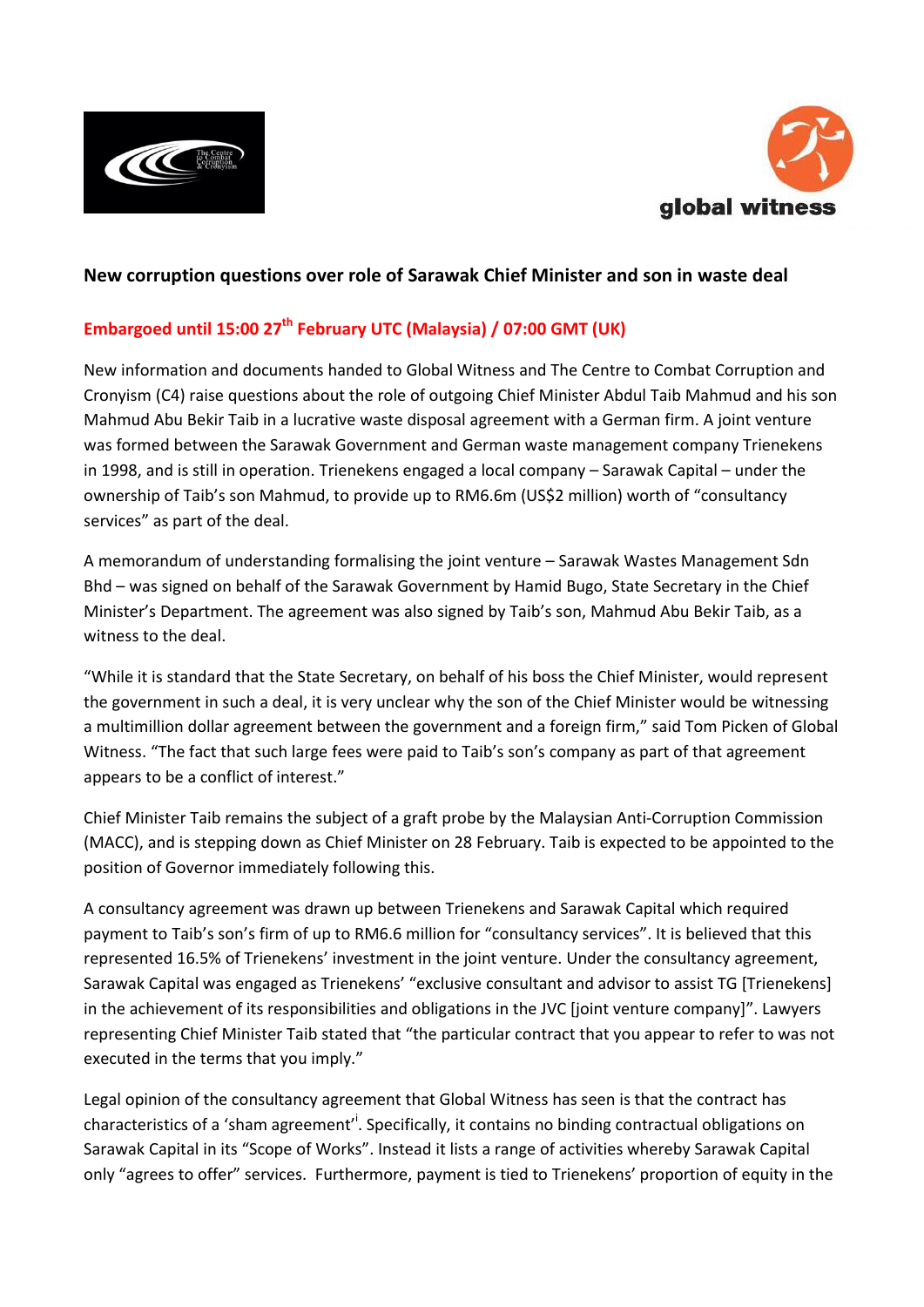joint venture rather than being calculated by the nature of the consultancy services (e.g. time costs, lists of personnel etc), and there are no standard termination clauses as would be found in normal consultancy agreements. The only significant binding contractual obligation in the agreement relates to payments due to Sarawak Capital from Trienekens.

"In our view, this agreement bears all the hallmarks of a thinly disguised kickback; it does not appear to commit Sarawak Capital to do anything for this money, and does not seem to make commercial sense," said Tom Picken.

London law firm Mishcon de Reya, representing Chief Minister Abdul Taib Mahmud and Mahmud Abu Bekir Taib, told Global Witness: "the particular contract that you appear to refer to was not executed in the terms that you imply… our clients deny receiving any 'kickback' and/or corrupt payment, whether amounting to 16.5% of an unknown amount or otherwise… you ignore the fact that what you allege to be a 16.5% kickback was paid according to contractual project milestones. These milestones are laid out clearly in the contract… As it was, some of these milestones did not happen, and accordingly the full fee was not paid… SC was a regulated financial advisor and provided genuine commercial services to Trienekens, including conducting feasibility studies, assisting with the operations on the ground and assisting Trienekens to establish itself to its best advantage… The agreement you refer to is not a sham agreement, nor is it evidence of corruption or of "kickbacks", whether disguised or otherwise."

Global Witness has seen in many instances where deals of this sort oblige the foreign investor to make payments to politically connected individuals or companies, as a condition upon doing business in the country.

"There is significant public interest in this case being fully investigated by the MACC" said Cynthia Gabriel of C4. "We urge the Najib administration to delay Taib's ascent to Governorship until the matter has been properly examined. Corruption blights the lives of all Malaysians; we need to mobilise and demand that it is rooted out of government."

In 2005, Trienekens' CEO, Hellmut Trienekens, was convicted of facilitating millions of euros in bribes to local officials via Switzerland to build a waste incinerator in Cologne, Germany<sup>ii</sup>. These payments were made in 1999, the year after the Sarawak deal was arranged.

Neither Trienekens nor Sarawak Capital responded to Global Witness' enquiries.

Image 1: Signatures of the Sarawak parties to the joint venture agreement

Representing the Government of Sarawak

Datuk Amar Tan Sri Haji Hamid Bugo State Secretary of the Government of Sarawak

Witnessed by Tuan Haji Mahmud Abu Bekir Taib